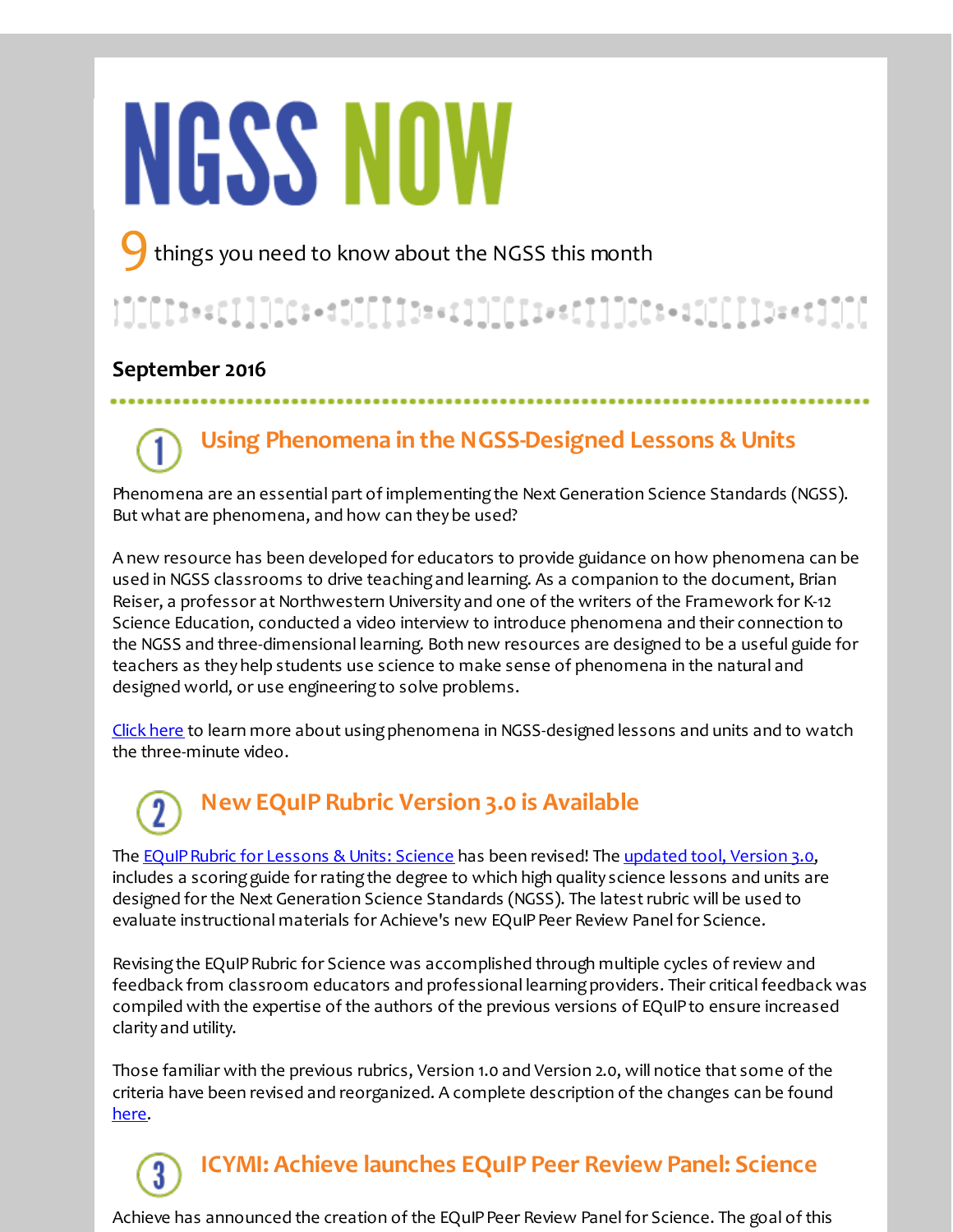group is to identify high-quality lessons and units that are designed for the Next Generation Science Standards (NGSS).

Building on the work of the [peer review panels for mathematics and English Language Arts](http://r20.rs6.net/tn.jsp?f=001f7jpKNuFNuB6bumJKGTWCBCCHaHXsYdd0oecD5SmQoEYBGn_RBoSKulp1eIqzvKpFBD4t6YLqZY7sZp2lIOFD-OFAzSz9PnwHCf-pGSB_mAredSQXC_dzyiV8Tu9JYh3tM_RBIrh1_WyG4DEJsiR9lOPwJbEFhkRoTr5lKV_G9C0sLL3XPSnAC2v7a9U3ZpGujbOg02LSpOlT3f1bYn7iy1sJBZuTnwY9HVeXmnstHs=&c=&ch=), the science peer reviewers will evaluate lessons and units in their area of expertise and, collectively, will cover grades K-12. Any lessons and units that are determined to be of high quality will be publicly shared so that educators and curriculum developers across all states and districts can benefit from these materials.

The application process is open until September 23, 2016. Applicants will be selected based on their ability to make consistent, criterion-based evaluations using [Version 3](http://r20.rs6.net/tn.jsp?f=001f7jpKNuFNuB6bumJKGTWCBCCHaHXsYdd0oecD5SmQoEYBGn_RBoSKqJOcbcYKfeZiL3wZqdgrN4S7kfu8jROk-fl4J9Ykygd05pSOALqECHOaddpgykgV6SQwCEcerDtqcCpXPgV0I6UOmaoG3-gZ1q6e52BuCFoenfHkR8XcF1nT-tSAyCqC3c0DzCecSxFkvIJFMH3V8Mp0aU3zE-s7CdDIqZ59TnbR97TYmwylwNeZ5vCuUPqPmimQ2K1Zh5a2hjYHfi3npYjFo_qfBO6uo17bfBMjH0v&c=&ch=) of the EQuIP Rubric for Science. Please [click here](http://r20.rs6.net/tn.jsp?f=001f7jpKNuFNuB6bumJKGTWCBCCHaHXsYdd0oecD5SmQoEYBGn_RBoSKtqS3V3K3TBLUmWfotUHb-5UmLKrIgSKp2ePi6YD79bKs4zrWk9u5Znx9wZAHot5L1dibL0m_nLzdl-ct_2V-J61JFyUvzs2pOuisEWBKSJZDM4FLnATvsxRGi7Jxm_RNgg_yUnLgEDz_ZImPZthNQ5ISKv2J9GrzQ==&c=&ch=) to apply online.

For answers to common questions about the application process or timeline, please read this **FAQ** for the EQuIP Peer Review Panel: Science.

# **Featured Standards**

This issue of NGSS Now features an example of how certain PEs\* could be bundled in order to develop an instructional unit that engages students in science phenomena.

[MS-PS4-2](http://r20.rs6.net/tn.jsp?f=001f7jpKNuFNuB6bumJKGTWCBCCHaHXsYdd0oecD5SmQoEYBGn_RBoSKgeKoZReLRCrsMIpie0xnoulRYCJ3WD-blw6tPxO9h-ZEjPrZKlDK-PI56xeZWW7OiKEwfkvv3zd7F9BSeqkTpCogK6Bm1YWK51P5p6vJzWF4n60U0kspsEoExh6_TaTgD7lxOOLQA27QDMr6rX95grv_aaqnYJDAaqmRHDtzjWhjgebUOuUEtCZGHXNV1D2nUqr3E8AHfy4ujVymeCzax4pT0_7diBoBA==&c=&ch=): Develop and use a model to describe that waves are reflected, absorbed, or transmitted through various materials.

[MS-ESS1-1](http://r20.rs6.net/tn.jsp?f=001f7jpKNuFNuB6bumJKGTWCBCCHaHXsYdd0oecD5SmQoEYBGn_RBoSKqJOcbcYKfeZC8x8-6Ck8x_0f__5ccD9LtjftMTsczXyi_TVZd-Yma_41yn1KeXhwijZW3uPeYE9YYW9MxZu1hTB_URfov3zWN7wZrb0PGYJb-VRTUvCQDg9TzosKcvF-JcXsyMN6nqF22KRuZVftWd4hspslhRhmM2CfDHCpEY5Hu-0UBxl4E8=&c=&ch=): Develop and use a model of the Earth-sun-moon system to describe the cyclic patterns of lunar phases, eclipses of the sun and moon, and seasons.

As they implement the standards, teachers, principals, and district leaders might consider the questions below when discussing how to align instruction to the standards:

**a.** What type of lessons can teachers develop to help students build toward this bundle of PEs? **b.** How could a classroom discussion about this month's "Science

## **Science Phenomenon**

This month's Science Phenomenon is focused on the lunar eclipse and geared toward middle school students. This illustrative example offers teachers a potential way to connect our Standards of the Month (September 2016) to a real-world phenomenon that students can ask questions about:

*Sometimes the moon looks red.*



Below are some high-level lines of student inquiry that could help middle school students facilitate their understanding of DCIs related to the featured science phenomenon:

Why does it look red?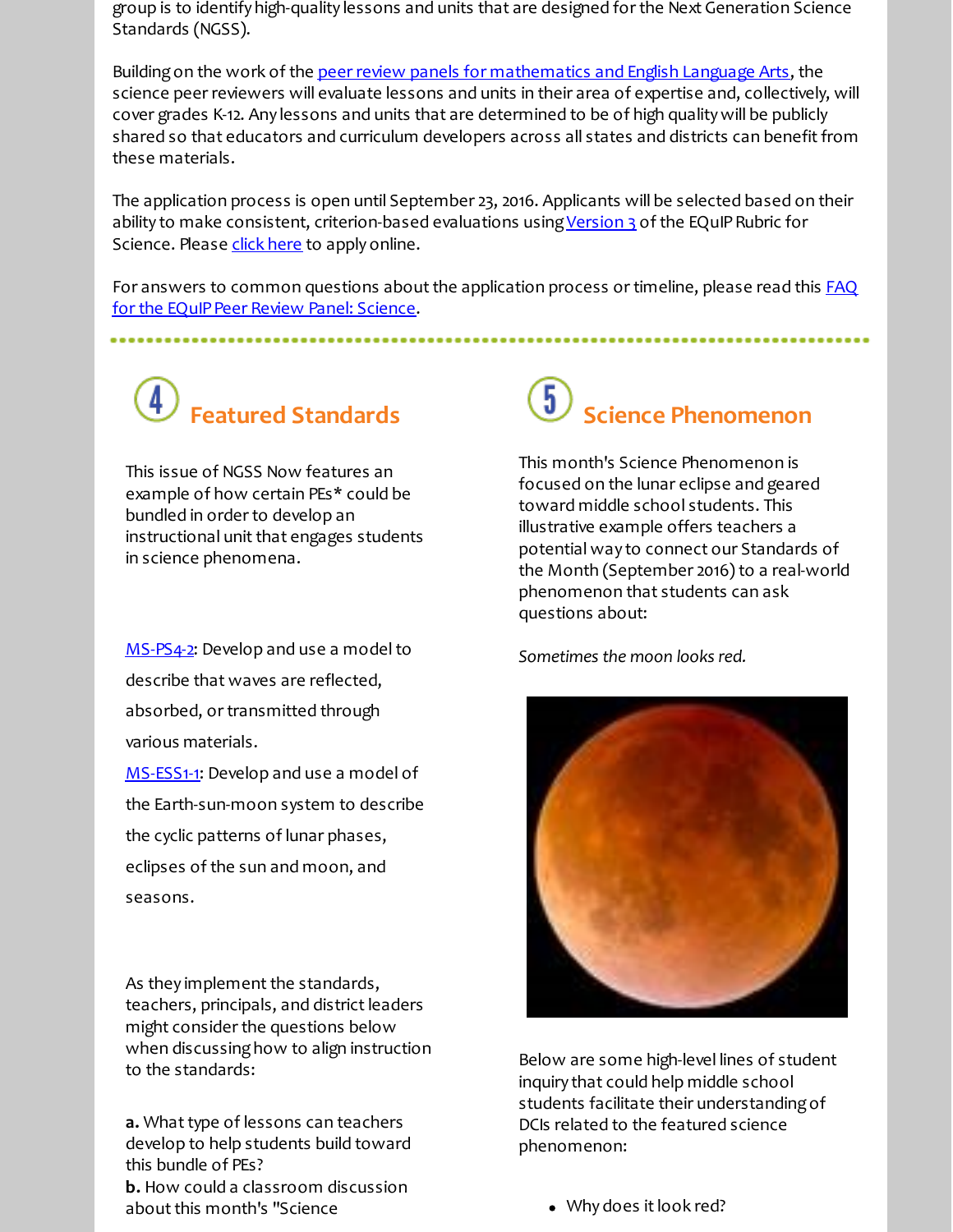Phenomenon" (see right) help engage students around this bundle of PEs? **c.** How can principals better evaluate and support teacher leaders as they work to support their colleagues?

*\*For a more in-depth look atthese NGSS PEs and to search for others, read more [here](http://r20.rs6.net/tn.jsp?f=001f7jpKNuFNuB6bumJKGTWCBCCHaHXsYdd0oecD5SmQoEYBGn_RBoSKh0lqdtThTxeDJS5dQQXwenMMGw1vzSz7aLLwu3DUjhyQntBxNzzeo1JVaVu9diV2Ga_gXSvEuPtDURsGdevim2qndBmIYKHf1ho8GWwk6D-SD1MR4ei1AGVwW1BGYUYObjG1RDzkL12TVN5rQMMXuI=&c=&ch=). Need more context? See where these ideas are introduced in A [Framework](http://r20.rs6.net/tn.jsp?f=001f7jpKNuFNuB6bumJKGTWCBCCHaHXsYdd0oecD5SmQoEYBGn_RBoSKgBMHGzDZz968iL5OH77kaA8bafag1fNHd54B55fv1O1bUjDt5YiEB3Doxa_3Xh8S5io8mi2f6ACcfljv09wTvnFP_u0QCIR7mRdesKqJp0ksKYTY_cGyeVA2gH-QvXE0H7CplPzrJKcNrcCkzzBLDvqyFOQqN5qcQ==&c=&ch=) for K-12 Science Education (pages [133](http://r20.rs6.net/tn.jsp?f=001f7jpKNuFNuB6bumJKGTWCBCCHaHXsYdd0oecD5SmQoEYBGn_RBoSKqJOcbcYKfeZMB0JM0znMwbCU_yQdY_3xe5BqfUHDtA4kL3QbE9J6aBjmu-c8nznN9FEywkXU0aDn81vaAGZyrXDCmpnURKJkcsmIRpyAJ84rIDjHca_AEUAIL_CvdYnxB6ExhCwxWXE0dZgG8khZEdEnD5iFX-GBQ==&c=&ch=) and [173](http://r20.rs6.net/tn.jsp?f=001f7jpKNuFNuB6bumJKGTWCBCCHaHXsYdd0oecD5SmQoEYBGn_RBoSKqJOcbcYKfeZJJZV7canj9GAsvcvmerlzW4D6Bt-ROC-dAOSRHK5WwtR65JYu5RliHboC-G-WHFgZENw7mwHn4-3CMaWFeTdWCv8QJb2tyhR4ObCq1TlXEGNOR8rQj-AupNtP_-o4piolA7e0VuDmu62aVpZQAnOqg==&c=&ch=)).*



- How do we predict when this will happen next?
- If the moon is in the earth's shadow, why can we still see it?
- Is the moon ever red when there's not a lunar eclipse? How is the cause of that color similar or different to the red color duringa lunar eclipse?

#### **Featured NGSS Question of the Month**  $\bf{6}$

**Q:** Itlooks like I could use the NGSS evidence statements as lesson plan outlines, with the first

ra a componente de componente de a componente de componente de componente de componente de componente de compo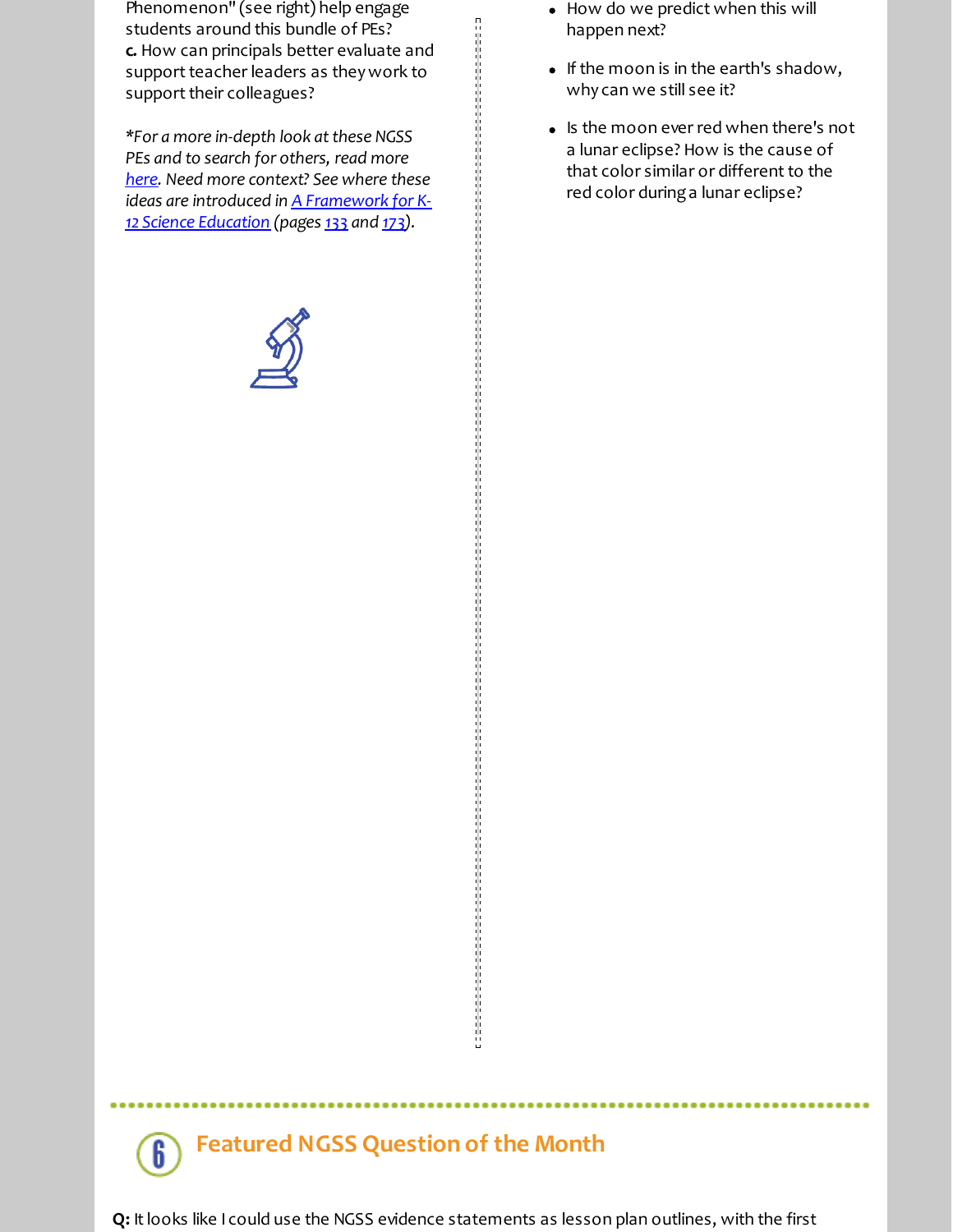section as the introduction and the last section as the evaluation. Do you think that would work?

**A:** Evidence statements are an "unpacking" of the performance expectations (PEs), which describe what students should know and be able to do atthe *end* of instruction. Because the goal of instruction is not to "teach" the PEs, but rather to give students rich experiences that would allow them to meet or exceed the PEs, classroom experiences and tasks should focus on developing students'three-dimensional understandingand practice in meaningful ways. In assessment and especially in instruction, varied and rich experiences should be developed that may differ from the exact PEs but remain congruent with the intent and expectations of the NGSS.

The evidence statements are also notintended to be used as a sequential list. Since evidence statements give educators information about what to look for in student performance at the end of instruction. It is possible that students would demonstrate the 'last' piece of an evidence statement (e.g., the 'connections' of a model, 'reasoningand synthesis' of an argument) as their primary communication. Educators will be able to look for evidence of the other parts of the evidence statements in what students do. For example, if students provide an argument with reasoningand synthesis, the claim, evidence, and evaluation may be embedded in the reasoning and synthesis, rather than being called out separately.

If you would like to have your question featured in a future NGSS Now newsletter, please contact ngss@achieve.org.

## **Featured Resource: #NGSSChat**

#NGSSchatis an online forum for educators to learn and share insights around the Next Generation Science Standards (NGSS).

Each month, on the 1st and 3rd Thursdays, educators from across the nation gather online to discuss and reflect upon quality science instruction. The hashtag #NGSSChat, via Twitter, provides access to learning support from NGSS experts, peers, and scientists with rich and diverse backgrounds and contributes to educators' on-going, personalized professional growth. [Learn](http://r20.rs6.net/tn.jsp?f=001f7jpKNuFNuB6bumJKGTWCBCCHaHXsYdd0oecD5SmQoEYBGn_RBoSKqJOcbcYKfeZQ_A0_6E8JNtxxcsDBRkVMSveeRNQiaqwX9aLXZ2MS2OF83qJFw_GQsI9n3Eh6nGwh2q9UOw5n9OeC1kz12CCLmTJ2SwGwbbYvztuF9vQHELVctNEbFQ-Z4vHo6NBCLMw&c=&ch=) more.

### **NGSS in the News**

SFUSD unveils innovative NGSS [newsletters](http://r20.rs6.net/tn.jsp?f=001f7jpKNuFNuB6bumJKGTWCBCCHaHXsYdd0oecD5SmQoEYBGn_RBoSKqJOcbcYKfeZmFHeGscFoSWHw6uB3Qi82pikbsGIVvgzhEwabUW7qe4mpOsLCDz4bplZ6tbSALKe76ElLytoXZYsiJajTPbovqrWhzXv44O0f6EU6Pg7tVw5tEBuYM0R18eWpYGBjXpc7rBKMf98d2R8yeqp1pb7oN0cIvC-8qEA2Pe48jPX-2_4eJE6pztN6Mqs9P3fnVcZ&c=&ch=) for teachers

*[www.sfusdscience.org](http://r20.rs6.net/tn.jsp?f=001f7jpKNuFNuB6bumJKGTWCBCCHaHXsYdd0oecD5SmQoEYBGn_RBoSKqJOcbcYKfeZ1eQiHXt_5V8YU2ikXdggoXksm45dyAANjSoSOBufE9YgX9XmGkS_LTmmRqoYADeReyXzvLdJYzMqqny4Rt9c69s12dq_5GWOwJda7sjbbFU=&c=&ch=)* August 31, 2016

Science Team is committed to supporting the practice of daily science experiences for students. As a new school year begins, the district has unveiled a new series of gradebanded, NGSS-themed newsletters that are designed to help teachers transition to the California Next Generation Science Standards

Mars [simulation](http://r20.rs6.net/tn.jsp?f=001f7jpKNuFNuB6bumJKGTWCBCCHaHXsYdd0oecD5SmQoEYBGn_RBoSKqJOcbcYKfeZLzlXokPzN_qe65krzfC6y3fDRbJ5u84FrK-bOOWHfcGu2f32pnBx0lGtCPqAV1cJzGcpMwZ1JRYaBD-uEGzp7B-5B7ezsZDvf7VDNl9SEkG_EjA_jVyqoxFzL31oWG5D3oYRFGC4GVLxfq6208nY4eO5_E6ySYY5lc___v9qxovkQUeeOfvfSwn_Fmd77iwMNuSvHDof9ZwYB47PwXCdEk9-vQsjfDgxJcXsyZHBDb8=&c=&ch=) ends after a year on Hawaiian mountain

ByGregToppo *USA Today* August 29, 2016

The San Francisco Unified School District(SFUSD) Sixscientists who lived for a year inside a dome on a Hawaiian mountain emerged Sunday from the experiment, meant to simulate a trip to Mars. The NASA-funded studywas the second-longest of its kind, followinga Russian mission that lasted 520 days.

During the simulation, run by the University of